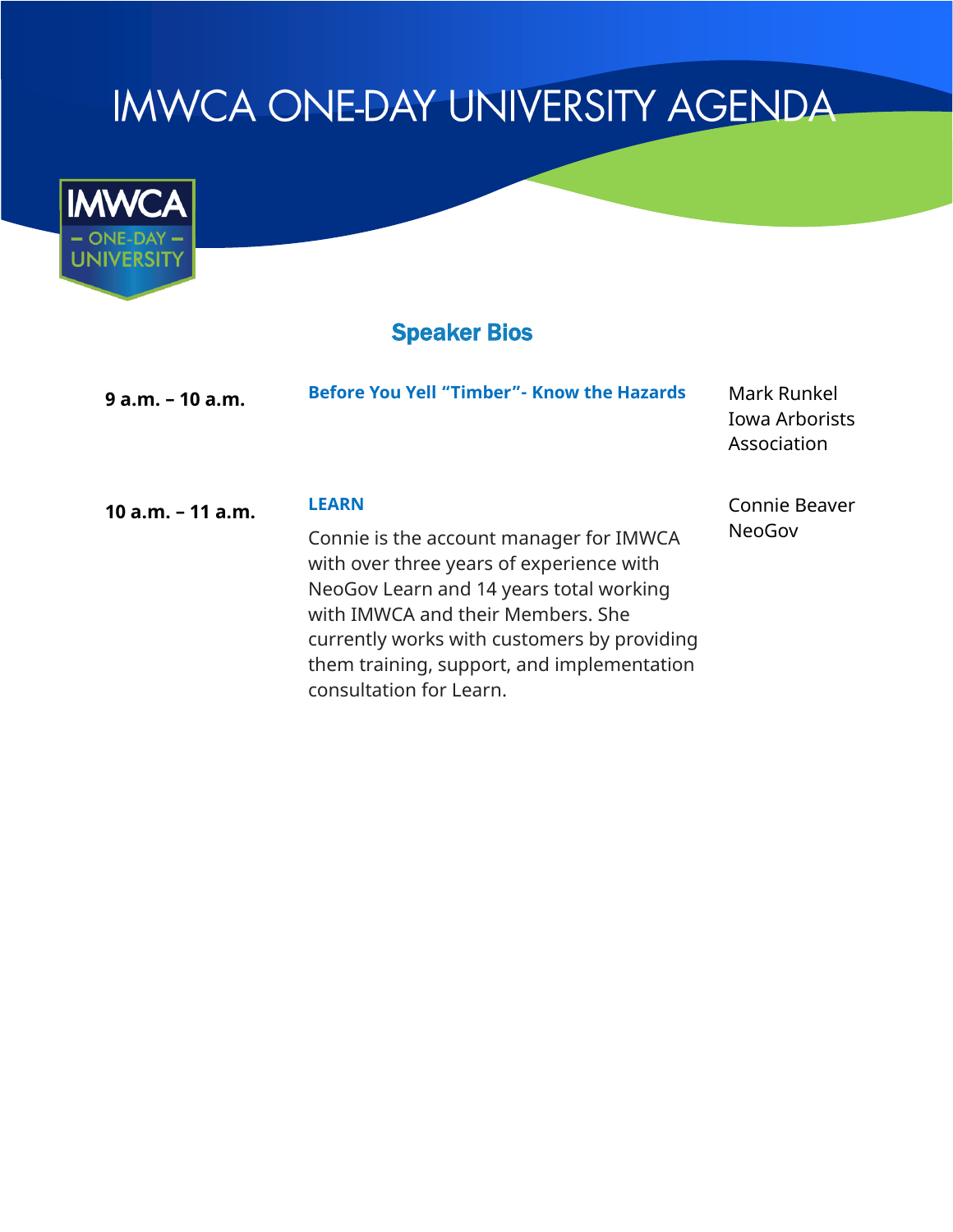### **11 a.m. – noon First Responder Mental Health**

Chris Scott has been in law enforcement for over 23 years, serving the Cities of Indianola, Des Moines, and was appointed as Chief of Police for the City of West Des  $\,$  An $\,$ k $\,$ eny $\,$ Moines in December of 2017.

Scott has held numerous assignments throughout his career, including Patrol Officer, D.A.R.E Instructor, Defensive Tactics Instructor, School Resource Officer, Neighborhood Officer, Special Weapons and Tactics Operator, Academy Instructor and Field Training Officer.

Frank Prowant is the Deputy Chief of Administrative Services for the City of Ankeny Fire Department. He has been involved in emergency services as a paramedic, service director, quality improvement manager and educator since 1977.

His background includes working with volunteer, private, hospital and fire department-based EMS systems. Frank has been involved with Critical Incident Stress Management for over 30 years, working with providers in critical incident defusing, debriefings and functions as a member of the Ankeny Fire Department Peer Support Team.

Clay Garcia started his medical career as a medic with the U.S. Navy and United States Marine Corps and was deployed twice. Joined Clive Fire Department in 2009 as a part-time firefighter/paramedic. I've worked for the Windsor Heights Fire Department, Dallas County EMS, and the Norwalk Fire Department in full-time capacities. I currently serve as Clive's Assistant Fire Chief/Marshal.

About three years ago, my interest in mental health peaked when I had three members that I had served with commit suicide. After that, I started a nonprofit that promotes mental health and suicide prevention for veterans and first responders. As part of my mental health interest, I also implemented a Proactive Annual Check In (PAC) for the Clive Fire Department.

Chris Scott West Des Moines Frank Prowant

Clay Garcia Clive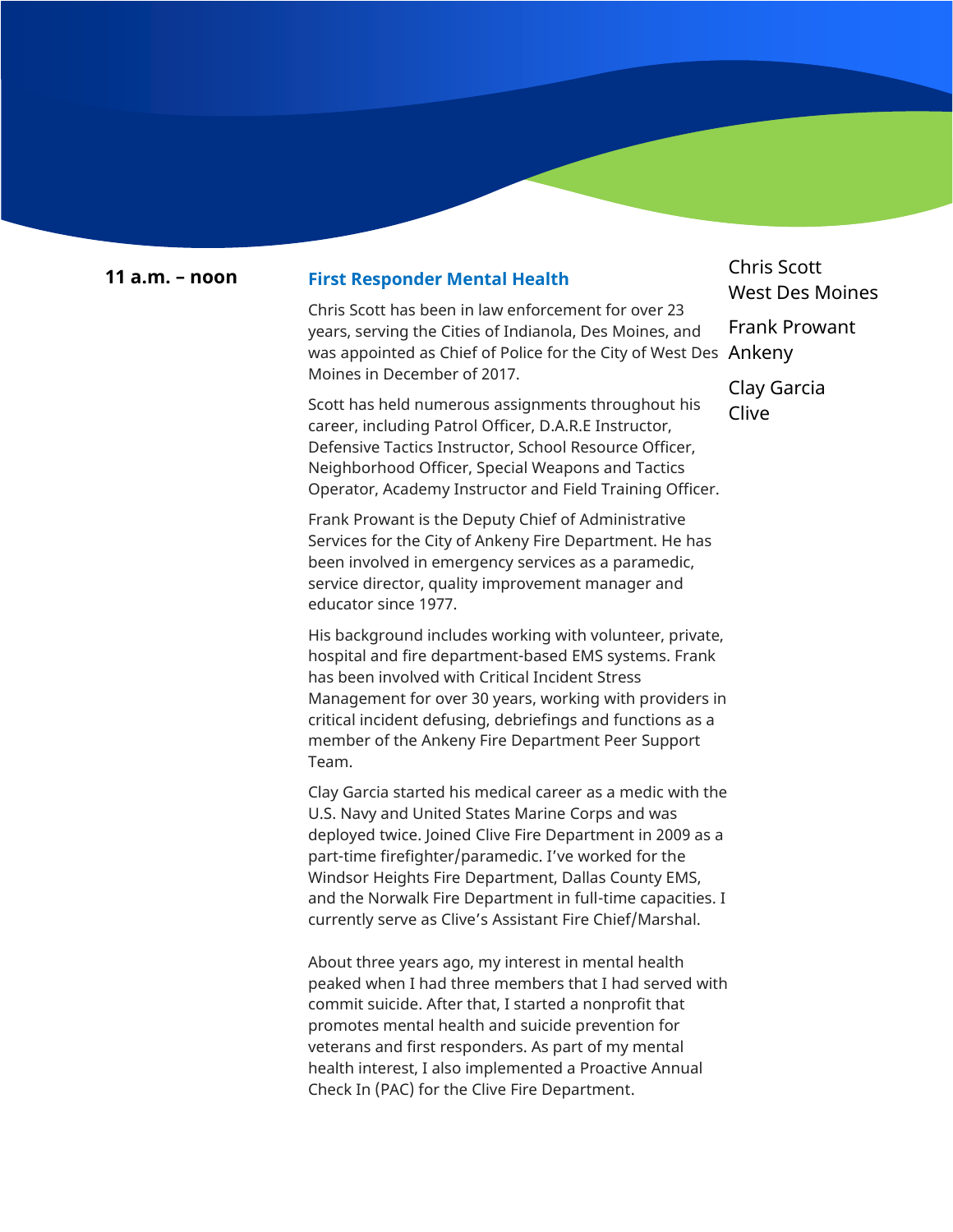### **1 p.m. – 2 p.m. Prepare for the Worst: Preplanning Safe Spaces for Elected Officials and Staff**

Decker Ploehn is a graduate of St. Ambrose University in Davenport, Iowa with a B.A. in Criminal Justice, and a graduate of the FBI National Academy, Quantico, Virginia, and the National Crime Prevention Institute at the University of Louisville and the Iowa Law Enforcement Academy.

Decker has been the Bettendorf City Administrator since 1990. He also served the City as Chief of Police from 1986 through 1990 and prior to that held positions of Detective Sergeant, Detective, and Patrolman and started his career with the city in 1975.

Police Chief Keith Kimball received his Bachelor of Science Degree in Criminal Justice Sciences from Illinois State University in 1989. He joined the Bettendorf Police Department in 1990 and is a graduate of the Iowa Law Enforcement Academy. He has served with the Bettendorf Police Department for over 32 years.

During his career, he has served in the Patrol Division, was a D.A.R.E. Officer, a School Resource Officer, and was assigned to the Investigative Services Bureau. Additional responsibilities have included being an evidence technician, field training officer, and firearms instructor. He had been a member of the Emergency Response Unit since 1994 and served as an operator, sniper, and team leader. In May 2018, he was appointed as Chief of Police for the Bettendorf Police Department.

Decker Ploehn Bettendorf

Police Chief Keith Kimball Bettendorf